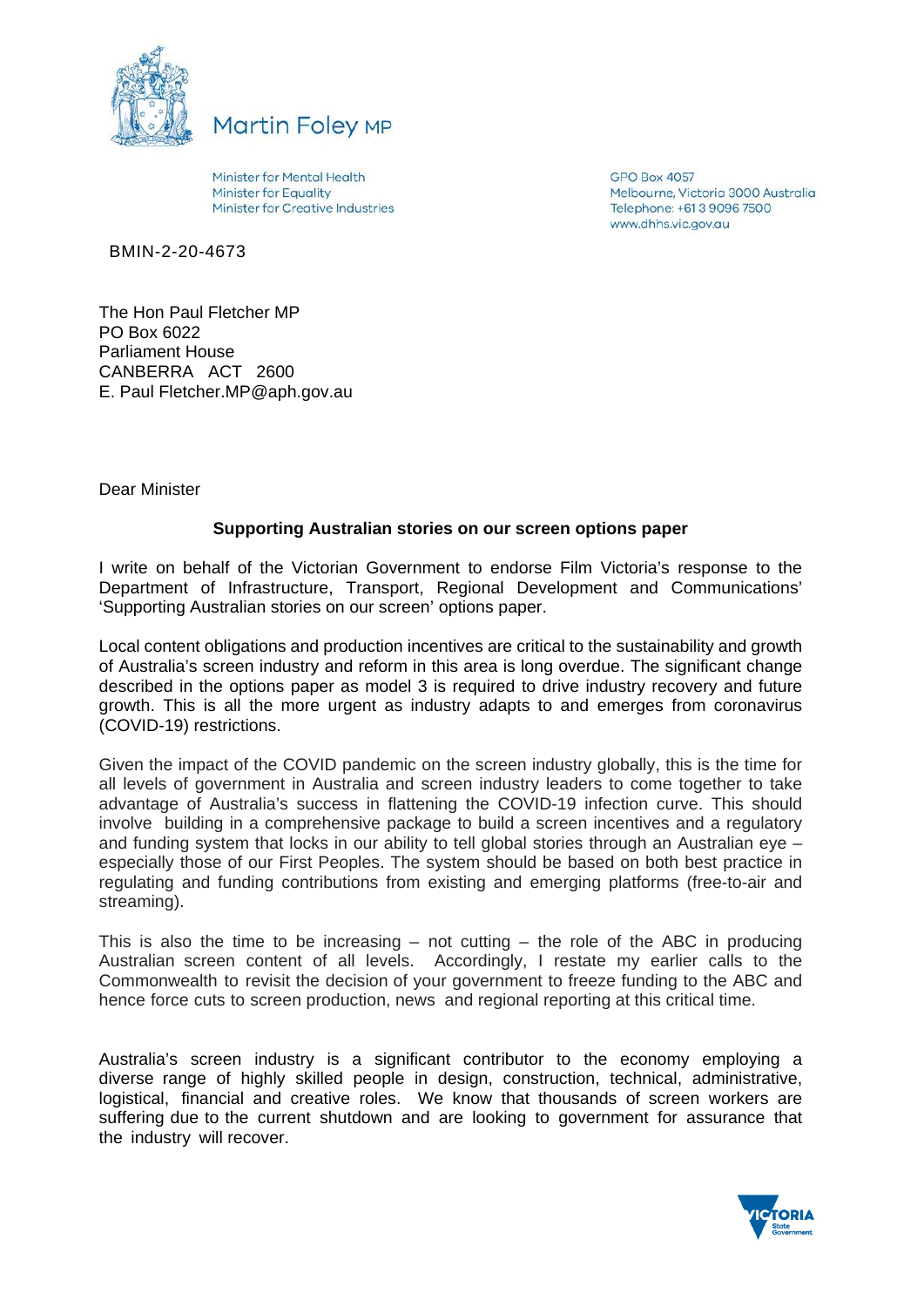A reformed screen production landscape can play a critical economic and cultural role in the years ahead, generating new jobs and investment, and producing content to inform, inspire and entertain local and global audiences.

The Victorian Government has demonstrated its commitment to growing our screen industry through investment in its studio infrastructure, projects and people. However, it is regulation and incentives at the Commonwealth level that most significantly and directly influence industry's ability to compete globally, build capacity and prosper.

As Film Victoria's submission notes, reform is necessary to ensure industry growth and the ongoing delivery of social, cultural and economic benefits. This will require local content obligations for all commercial content service providers - including subscription services - and funding for the Australian Children's Television Foundation, ABC and SBS to produce local children's content. Likewise, a single rate for the Producer, Location and PDV Offsets and a platform-neutral approach to incentives will be necessary.

Now is a once-in-a-generation opportunity to take decisive action on screen industry reform, to ensure we supercharge local production and jobs so screen is part of our economic recovery narrative, and stories by Australians, for both Australians and an increasingly global audience, is at the heart of what we do.

I look forward to the outcomes of this process and the implementation of new regulatory framework for screen.

Yours sincerely

Martin Foley MP Minister for Creative Industries

12 / 06 / 2020

cc Film Victoria CEO: caroline.pitcher@film.vic.gov.au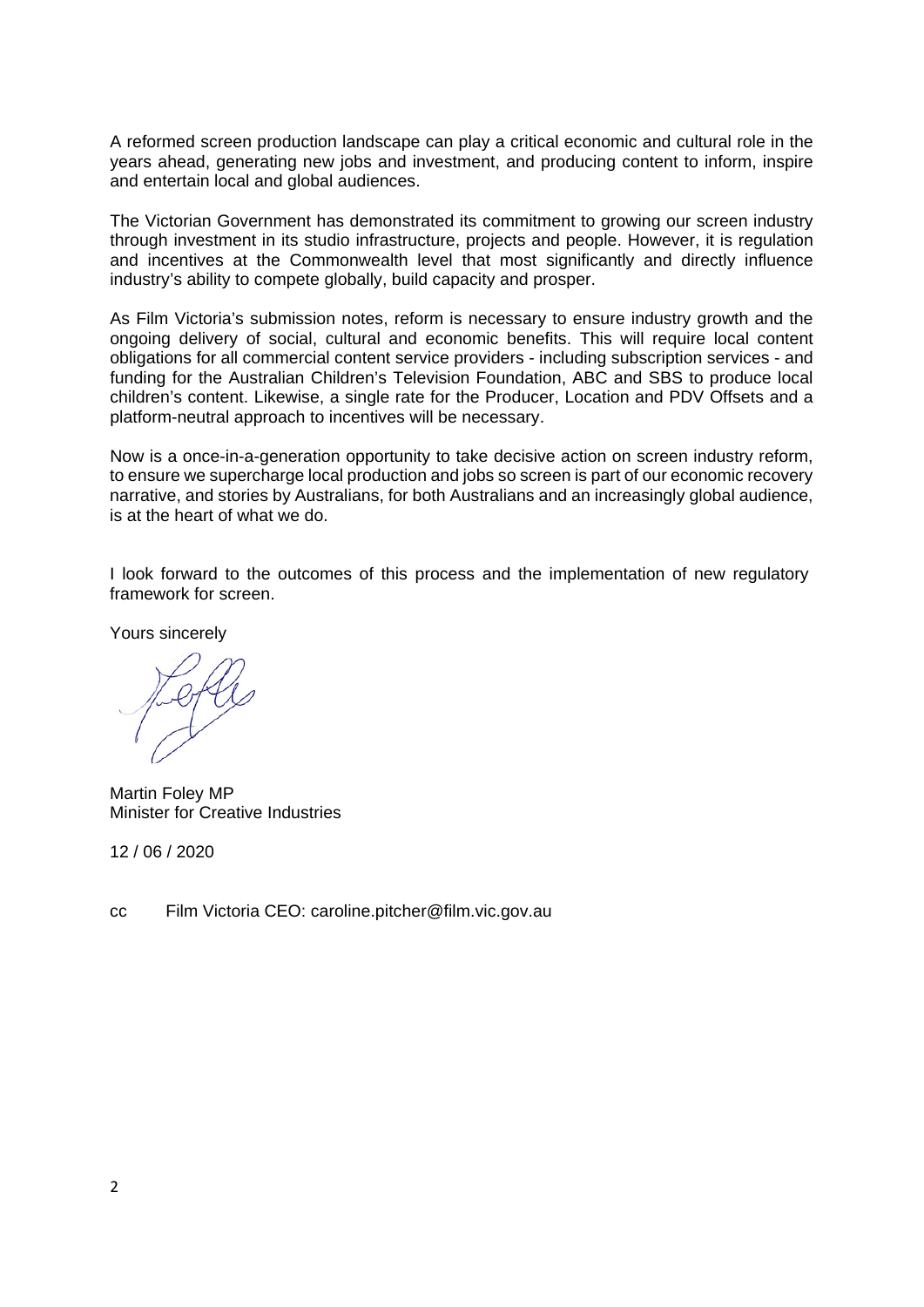

# **Supporting Australian stories on our screens: Options paper**

# **Victorian Government - Film Victoria submission**

# **12 June 2020**

#### *Introduction*

*The Victorian Government supports Model 3: Significant change* which aims to establish platformneutral, future facing obligations and incentives that take into account individual platform offerings and audience engagement. However, it is essential that the new Australian content investment requirements are coupled with a points or hours based system that provides a safeguard mechanism to ensure Australian production and programming does not diminish. The regulatory reforms must also create a new paradigm to support the ongoing creation and sustainability of Australian children's content.

Since the 1970s government interventions have ensured that uniquely Australian screen stories are made, are easily accessible by all Australians and are supported through the development of a vibrant screen production industry in Australia. The policy objectives of these interventions are more relevant than ever, and the Victorian Government endorses the following broad policy principles outlined in the options paper:

- Australian screen stories are important culturally and economically.
- Our stories should be available on the screens we watch.
- Regulation and incentives should be fit for purpose, effective and efficient.

The Victorian Government also believes the new regulations should:

- Be flexible to capture other media/technology services if required as they grow and evolve.
- As far as possible apply equitably to different market players but recognise this does not necessarily mean imposing identical regulations across all entities due to their unique business models.
- Minimise harm, maximise benefit and grow the overall industry.

The industry has faced significant change since the Australian Content Standards and Australian Screen Production Incentive were introduced and therefore the Victorian Government supports regulatory change to ensure the ongoing creation and production of Australian stories for Australian audiences.

LEVEL 3, 55 COLLINS STREET TH61 3 9660 3200<br>MELBOURNE VICTORIA 3000 F+61 3 9660 3201 MELBOURNE VICTORIA 3000<br>AUSTRALIA

E CONTACT@FILM.VIC.GOV.AU

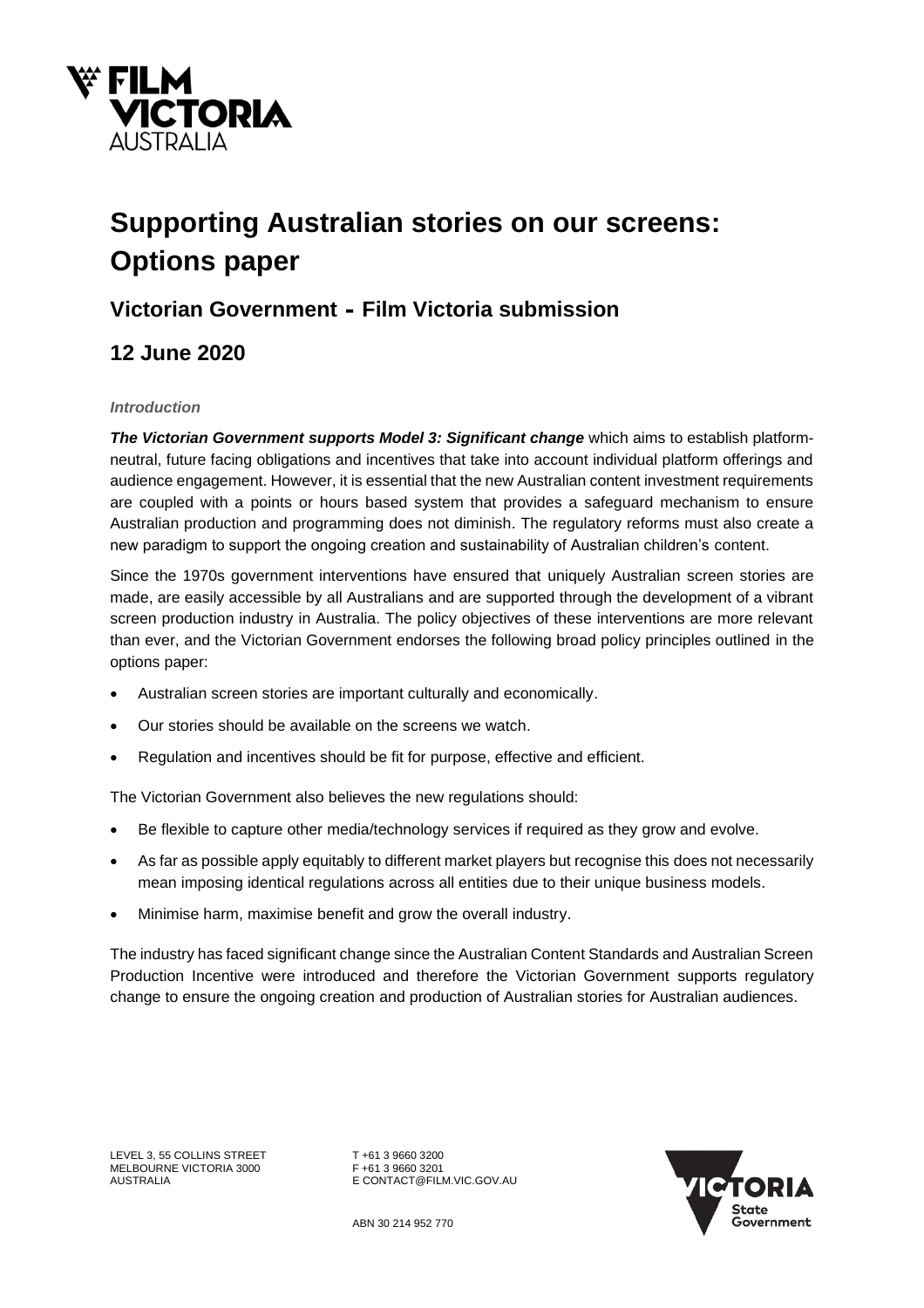We believe that all platforms that have cultural impact and derive benefit from operating in the Australian market, including through the use of publicly owned spectrum or national broadband and telecommunications networks, should contribute to the creation of new Australian content and support the extension of regulation to online subscription services. The new regulations should help the Australian screen industry grow in step with the global industry and also deliver cultural and economic outcomes.

We acknowledge the challenges faced by the commercial free-to-air (FTA) broadcasters due to industry and market disruption. However, while FTA broadcasters have free and universal reach, dominate audiences by number of viewers and benefit from ongoing regulatory concessions, they should continue to invest in Australian stories. The harmonisation of production incentives and a 'cultural uplift' for production of certain Australian content will assist them to meet these obligations.

This submission is structured in response to the proposed features of Model 3: Significant change.

#### *Australian content investment requirements*

#### *The Victorian Government supports:*

- *The establishment of new Australian content investment requirements that apply to all commercial content service providers, including subscription services, that requires them to invest a percentage of their revenue (across all services) in new Australian scripted programming.*
- *The implementation of Option A but prefers that service providers are required to make Australian content available on their Australian service/s, rather than make an equivalent contribution to a new Australian Production Fund (APF).*

Film Victoria also recommends the following in relation to the Australian content investment requirements:

- The investment rate is based on the content service provider's total Australian revenue from their local service/s.
- The investment mechanism is flexible enough to suit different business models, market positions and public interest obligations.
- The revenue approach is coupled with a points or hours based system that provides a safeguard mechanism to ensure Australian production and programming does not diminish. This system should be structured in a way that:
	- ensures at a minimum that current levels of production activity are maintained;
	- leverages future market growth opportunities;
	- scales with the amount of investment so that content service providers with higher revenue are required to produce a proportionately higher volume of content;
	- incentivises the production of first release Australian scripted programming in drama, documentary and children's content;
	- provides flexibility for individual content service providers to commission content suitable for their business model and audience; and
	- allows the regulations to be extended to commercial video sharing platforms such as Facebook within two years of their initial implementation.



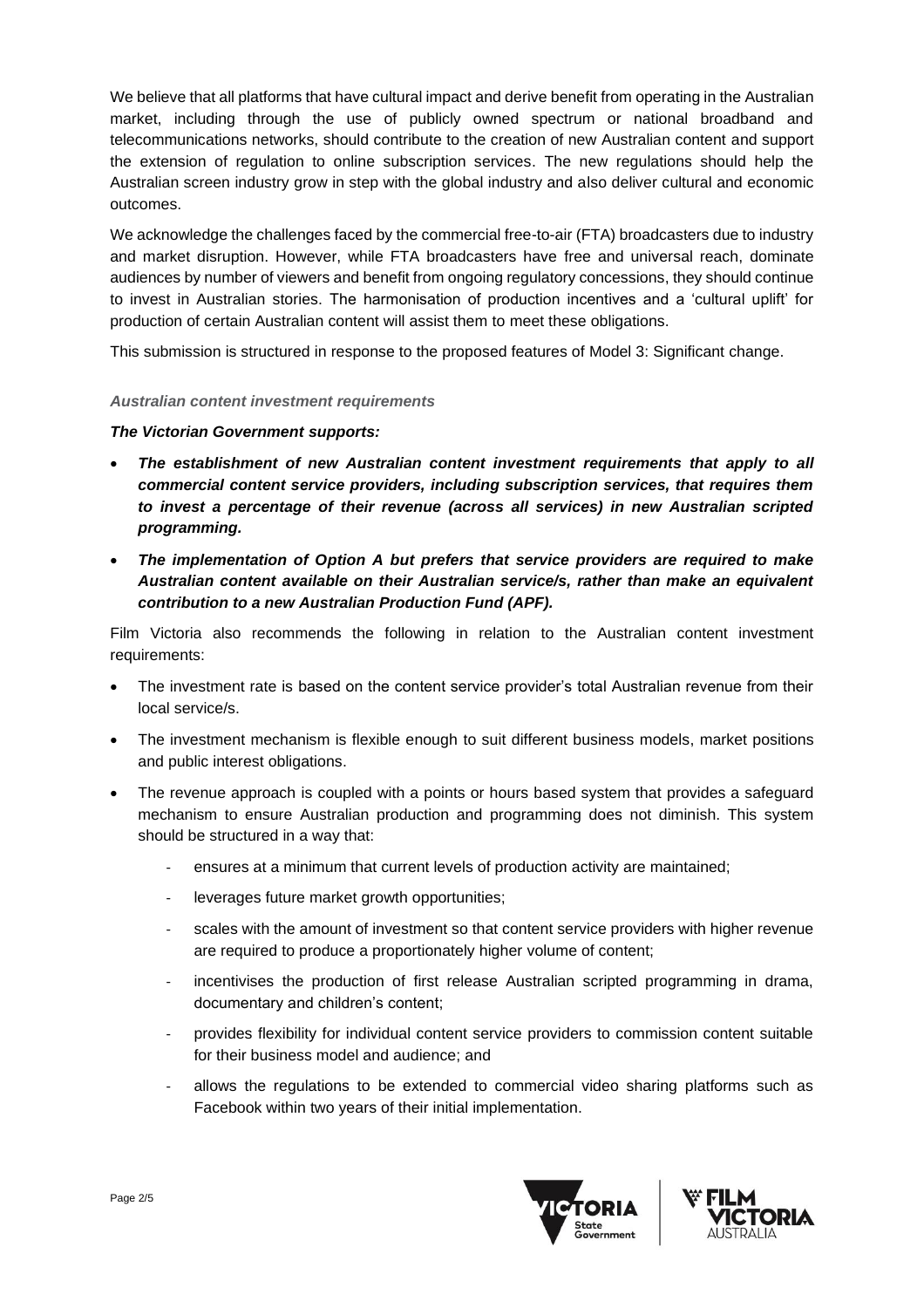- The Federal Government undertakes modelling to determine the volume of Australian content likely to be produced under this system each year, including the volume of drama, documentary and children's content, and compares the results to existing production levels.
- Existing definitions of Australian content, Australian program, drama program, documentary program and children's program should continue to be used to define Australian scripted programming.
- The definition of 'first release' is revised to remove New Zealand content.

#### *Children's programming*

# *The Victorian Government supports the requirement for the ABC and SBS to allocate specified amounts of funding for Australian children's programming to distribute on their services, whether linear or online.*

Film Victoria also recommends the following in relation to children's programming:

- The Federal Government increases funding for the ABC, SBS and the Australian Children's Television Foundation (ACTF) to help offset the expected decline in children's programming under the reformed regulations.
- The ACTF undertakes a governance review to ensure it is well placed to support children's programming into the future.
- A broad range of content providers should be supported to create children's content (e.g. YouTube) provided they can demonstrate a pathway to an Australian children's audience.
- P and C classifications for children's content should be replaced with a single children's classification for audiences up to 16 years old.

#### *Promotion and discoverability*

# *The Victorian Government supports the introduction of flexible, principles-based promotion and discoverability requirements for Australian content that apply across all platforms.*

Film Victoria recommends that the promotion and discoverability requirements include:

- Catalogue or exhibition requirements that set a minimum percentage of Australian content to be included on the platform.
- A strong focus on primary channels for free-to-air broadcasters.
- Prominence obligations and requirements to promote Australian content through a variety of ways suitable to the platform such as a dedicated section for Australian content, the ability to search for Australian content through the search tool, and campaigns, banners and other promotional tools to highlight Australian content.

#### *Reporting requirements*

#### *The Victorian Government supports:*

• *Introducing new reporting and transparency requirements across all platforms in line with their respective obligations.*



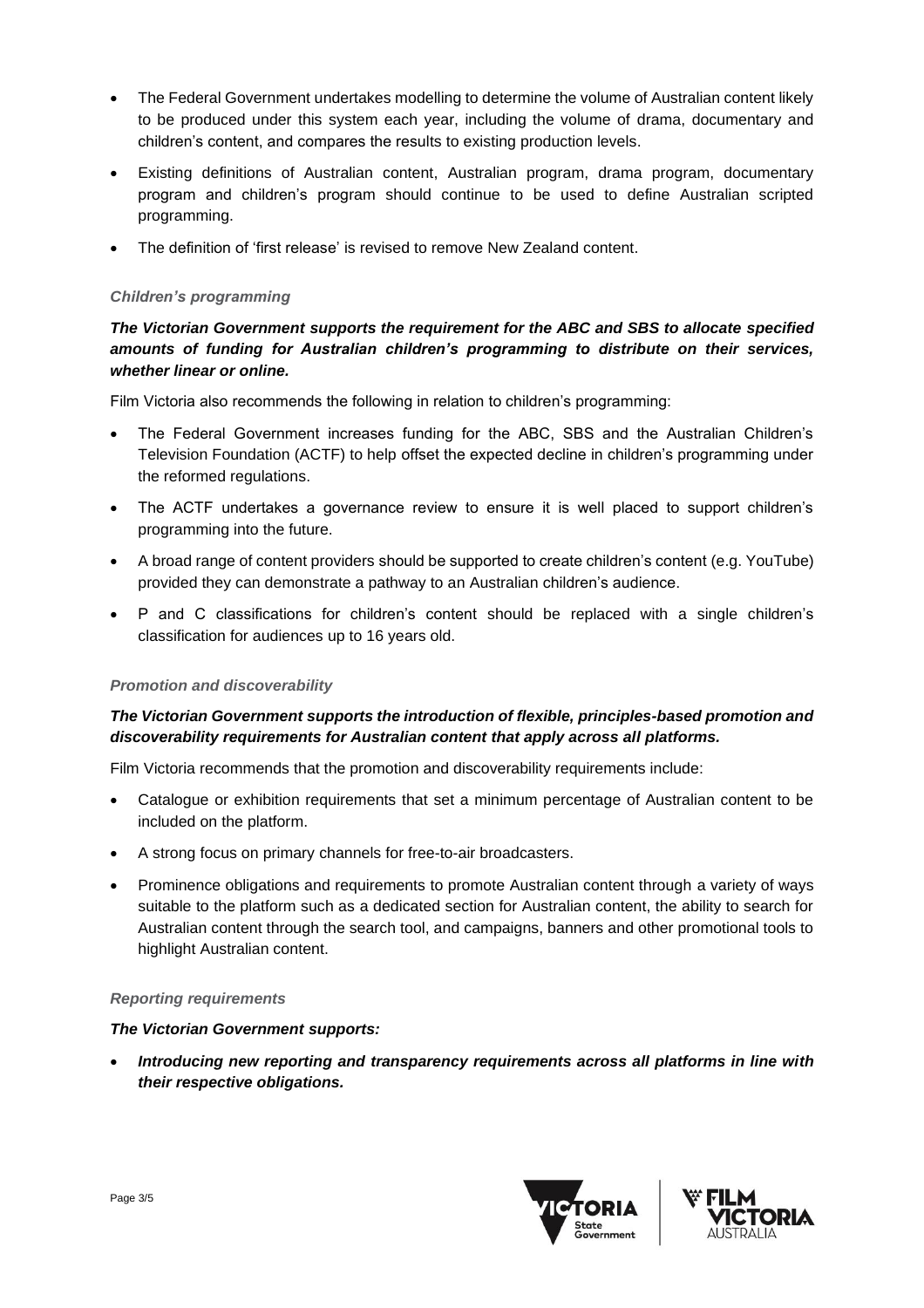• *The requirement for the national broadcasters to report to Parliament on their compliance with requirements to fund certain levels of content and total Australian drama, documentary and children's programming expenditure and hours broadcast/provided online.*

Film Victoria recommends that the reporting requirements include:

- Revenue, expenditure, hours, format, channel/service, audience views, algorithms for Australian content, and any other data relevant to the new regulations.
- Consistent data collection to allow comparison between content service providers and across years.

#### *Incentives*

## *The Victorian Government supports the creation of a single rate for the Producer, Location and PDV Offsets for content on all platforms, creating a platform neutral approach.*

Film Victoria also recommends the following in relation to incentives:

- Creating a new single rate of 30%.
- Screen Australia retaining administration of the offset for local production, the Department of Communications, Cyber Safety and the Arts retaining administration of the offset for international and post, digital and visual effects (PDV) production, and Ausfilm continuing to market Australia as a destination for the attraction of international production activity.
- Allowing all content forms (e.g. short form content, augmented reality, virtual reality) to be eligible for the offset provided they reach the minimum Qualifying Australian Production Expenditure (QAPE) thresholds (i.e. no minimum duration requirements).
- Extending the offset to digital games as the visual effects skills supported by the PDV Offset are the same skills used in the production of digital games. Providing an offset for digital games has been recommended by previous Victorian Government submissions and the 2016 Senate inquiry on the future of Australia's video game development industry to ensure government support is provided as equitably as possible across related screen industries.
- Ensuring the phrasing of the regulations is broad enough to cover any future platforms so the regulation does not quickly become out of date. For example, the phrase 'audio visual media content' is used by the European Union and Canada and may be suitable.
- Making a reality television program (other than a documentary) an ineligible format under all three streams of the offset.
- Removing the 65-hour cap on drama.
- Maintaining three separate streams within the offset for local, international and PDV production with different eligibility criteria.
- Simplifying the thresholds and applying different QAPE thresholds to different forms of production as follows:
	- Local production: simplify to a single \$500,000 threshold and remove minimum QAPE per hour thresholds.
	- PDV: retain \$500,000 threshold.
	- International production: retain \$15 million threshold and remove minimum QAPE per hour threshold for television series.